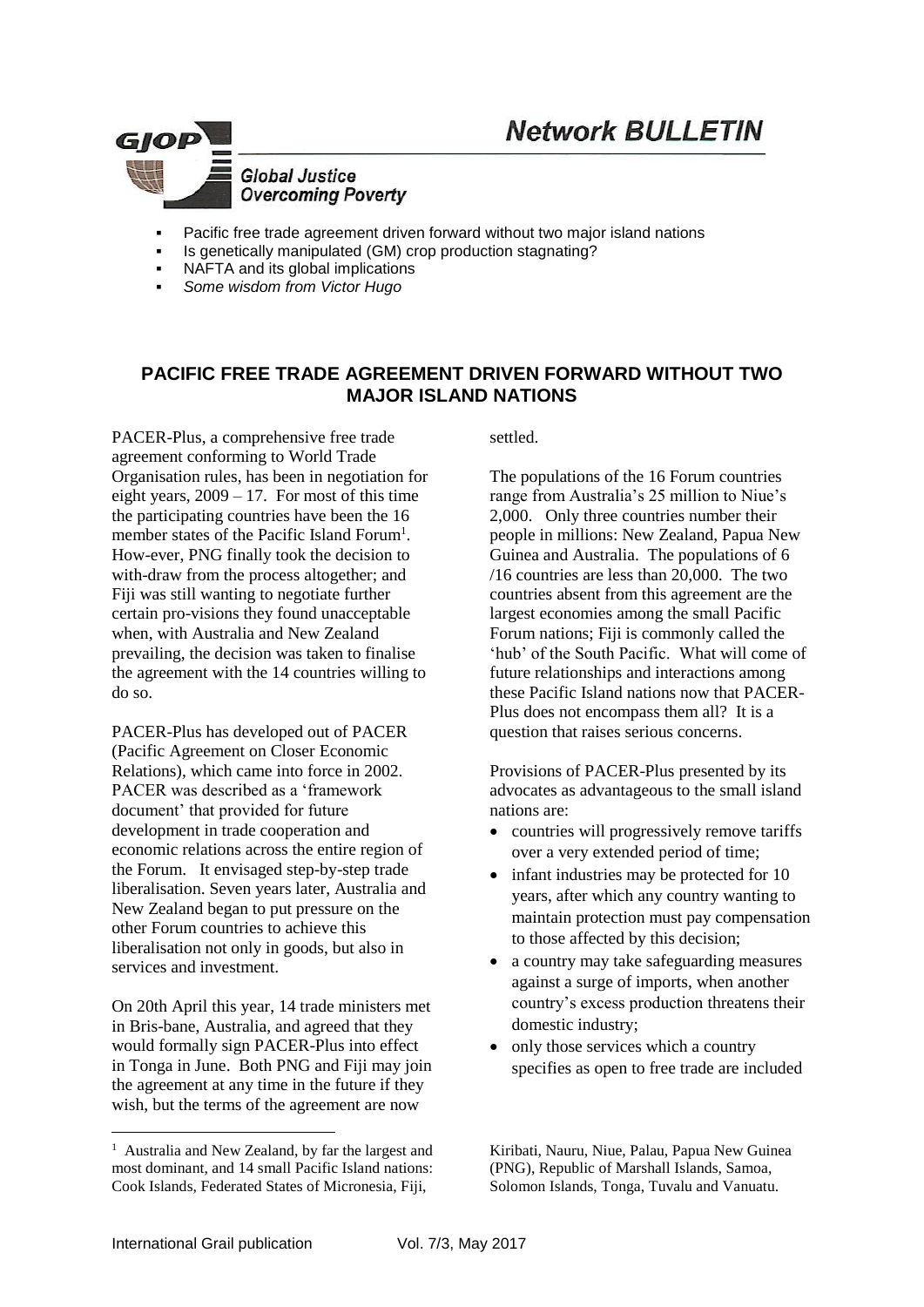in the agreement (a 'positive list' approach);

- Aid for Trade will be available to assist small countries to increase and diversify exports;
- assistance will also be available to help them participate in seasonal work in Australia and New Zealand.

However, PACER-Plus has been opposed and severely criticised by many throughout the region concerned about its potential for damage to the small, vulnerable nations it is supposed to be helping. Two enthusiastic comments from the Trade Ministers of Australia and New Zealand after the Brisbane meeting confirm critics' alarm. Australian Steve Ciobo announced that PACER-Plus 'has the potential to reshape the economic fundamentals of the Pacific region'. Todd McLay (New Zealand) rejoiced that the agreement afforded 'good access for New Zealand companies to some of those markets'.

#### **What is wrong with PACER – Plus?**

The following criticisms come from civil society organisations, government officials, technical officers in regional organisations and even business people, representing a broad cross section of people from 22 Pacific Island countries. In brief:

 Tariffs are a key source of revenue for governments with little access to taxes. Their removal diminishes government capacity to provide essential services to their people (for example, in education, health care, environmental health, finances, communications, and transport). Removing tariffs and, at the same time, opening the economy to foreign service companies and foreign in-vestment will shift control of services to foreign private enterprise and

reduce the power of governments to regulate. Taking health care as an example, these measures readily lead to the growth of high cost, private health services for those who can afford them and poor health outcomes for those who cannot.

- The protections provided for foreign investors limit the scope for governments to ensure that what is done is in the best interests of their people; and may expose governments to prohibitively expensive litigation when there is a dispute. This becomes a deterrent to government action.
- PACER-Plus threatens people's rights to such productive resources as land, water and seed, as well as the role of the state in providing these resources. It jeopardises the people's access to healthy food.
- The secrecy of negotiations has excluded civil society from the process. A Social Impact Assessment of PACER-Plus, based on high quality research, should have been made before commitment to the agreement. For example, women of the Pacific who are concentrated in poorly paid jobs or in small income-generating projects in the informal sector, are particularly vulnerable to the impacts of PACER- Plus.

There is more, quite a deal more, to justify opposition to PACER-Plus and there is a renewed campaign around the Pacific to try and dissuade governments from signing in June. Meanwhile, Australia and New Zealand trade officials are congratulating themselves on a 'successful achievement'.

*Sources: Pacific Network on Globalisation (PANG), [www.pang.org.au](http://www.pang.org.au/) and PANG's Report: 'Defending Pacific Ways of Life: a Peoples Social Impact Assessment of PACER-Plus', June 2016. Written by Alison Healey.*

# **IS GENETICALLY MANIPULATED (GM) CROP PRODUCTION STAGNATING?**

In 2016, genetically manipulated (GM) crops grew on less than 13% of global cropland. Only 18 million broad-acre farmers grew GM commodities - just 3% of the world's 570 million growers.

Gene Ethics Director, Bob Phelps, notes that two countries that grew GM crops in 2015 planted none in 2016, reducing GM countries to 26, and that approximately 90% of all GM crops are grown in eight countries in North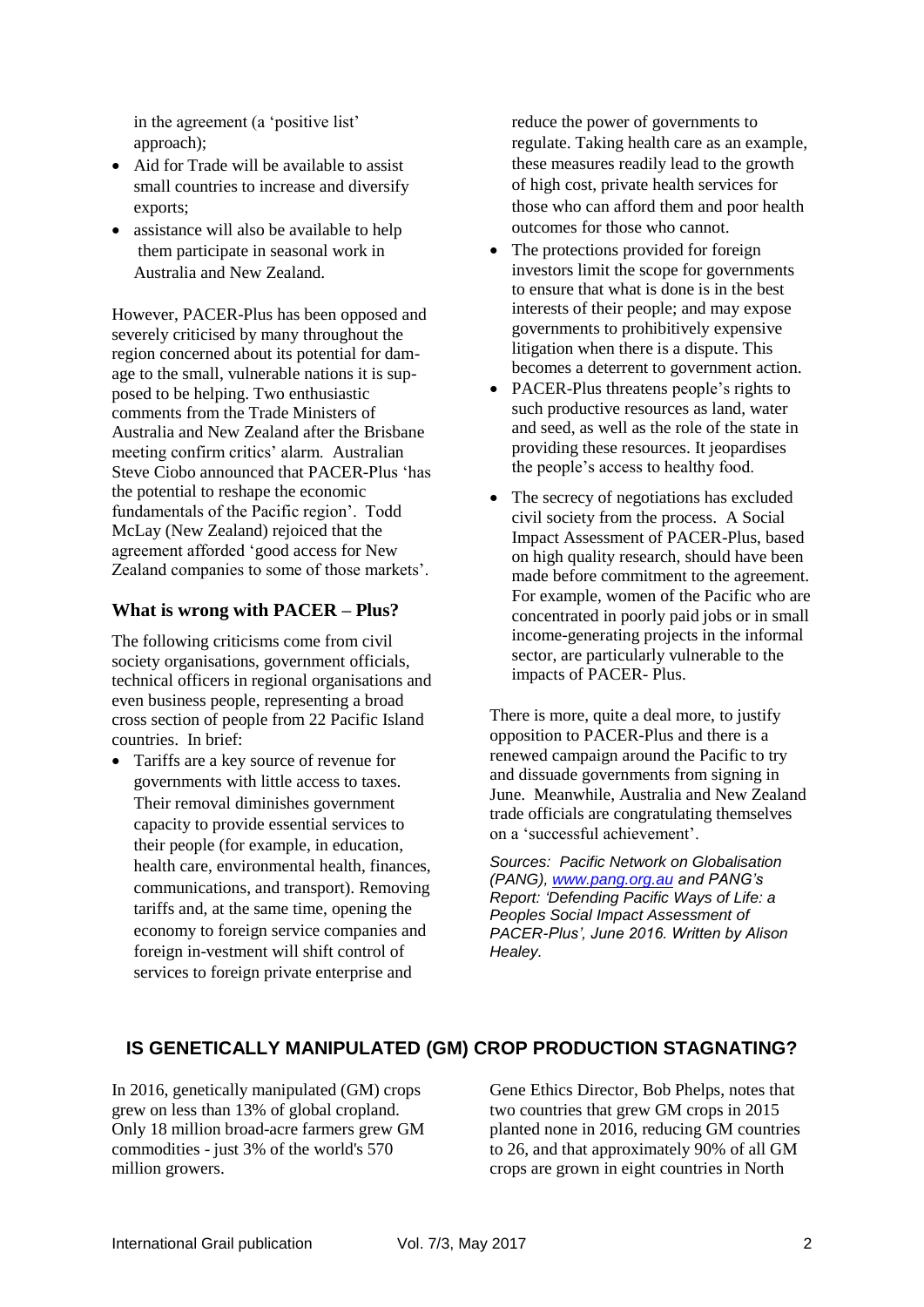and South America. In 2015, Burkina Faso grew 400,000 hectares of GM cotton but then banned it, because of the poor quality fibre it produced and the consequent damage done to the country's previously high reputation for quality. Romanian farmers imposed a national ban on GM maize in 2016.

'Most GM crops (soy, corn, canola, cotton and sugar beet) still contain only the two GM crop traits first released in 1996 - Roundup weed killer tolerance and Bt insect toxins. More complex traits, such as drought and salt tolerance, nitrogen fixation in grains, more nutritious foods, higher yields, have been long promised but not delivered', writes Phelps.

Most GM crops are sold for animal feed, biofuel production, or fibre, as few people willingly eat them. In fact, the largest food companies are responding to strong shopper demand for GM-free labelled foods and

ingredients in North America, driving a return to conventional varieties. GM advocates have reacted angrily, perceiving this shift as a threat to GM technology and its billion dollar industry.

GM seed companies are merging and crosslicensing their seeds and traits to stay viable. Soon three agrochemical and seed giants – Bayer / Monsanto, ChemChina / Syngenta and Dow / Dupont - will own over 70% of all commercial crop seed globally, including all GM varieties.

'It's time to accept that genetically manipulated crops have stalled and to move on', Bob Phelps concludes.

*Sources: Bob Phelps, Gene Ethics, 21 May 2017, [www.geneethics.org;](http://www.geneethics.org/) Megan Westgate, Non-GMO Project, in Huffington Post, 25 April 2017, [www.huffingtonpost.com](http://www.huffingtonpost.com/) Compiled AH.*

## **NAFTA AND ITS GLOBAL IMPLICATIONS**

On May 18, USA President, Donald Trump, formally announced he had begun the process of re-opening the North American Free Trade Agreement (NAFTA) to revision. This is the trade agreement which the USA, Canada and Mexico signed in 1994. Within ninety days after this announcement, he will go ahead with negotiations to establish his 'America First' trade agenda. Trump intends to negotiate through this lens, including areas not previously considered in NAFTA.

Some aspects of NAFTA affect all of us, wherever we live in the world. Chief among them is Chapter Eleven. Here we find the provision called Investor State Dispute Settlement (ISDS) that allows corporations to sue governments, 'over any policy, law or regulation that impedes their profits, even if its purpose is to protect people's health or the environment'

There are over 3,500 ISDS cases around the world. Some examples of these are:

- Argentina has been ordered to pay the French water utility giant, Suez, US\$405 million;
- Estonia is facing a US \$140 million lawsuit filed by United Utilities, based in the United Kingdom, because it has placed a limit on water rate increases;
- Slovakia is being sued for US \$100 million for refusing to allow a bulk water export pipe-line to a factory in Poland;
- El Salvador paid over US \$24 million in legal costs to defend against a lawsuit brought by an Australian company when it refused a mining permit over water concerns, and
- Panama is being sued for US \$268 million by an American company for refusing to ex-tend mining rights on a newly created reserve.

Mining companies sue for the largest penalties when they can't have their way in a country. Romania is being sued for US \$4 billion by a Canadian gold mining company in a dispute over a lake that has been contaminated by